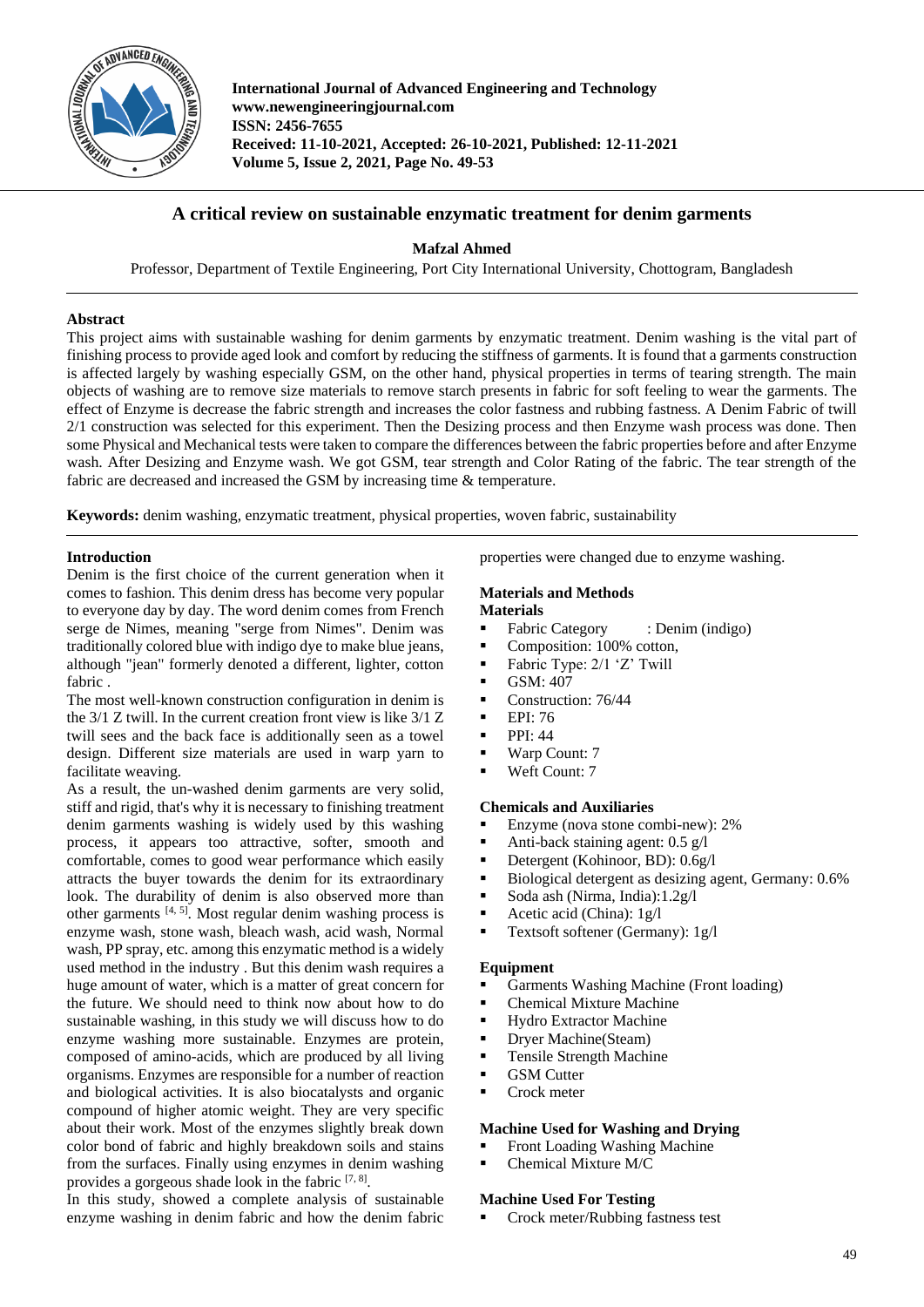- Tear testing machine
- Counting Glass

# **Methods**

### **Fabric Preparation**

At first we collected Indigo dyed denim fabric from market and layout the fabric on table. Putted a trouser pattern on the fabric and cut the fabric as per pattern then sewing them by chain stitch machine.

## **Desizing Treatment Recipe**

- Soda ash: 1.2 g/l
- Detergent:  $0.6 \text{ g/l}$
- Desizing agent:  $0.6 \text{ g/l}$
- **Material to liquor ratio 1:30**
- **Temperature:**  $60^{\circ}$ C
- $\blacksquare$  Time: 20 min.

Denim trousers were desized using detergent, desizing agent and soda ash. This treatment was conducted in liquor containing above chemical and material to liquor ratio of 1:30 in a laboratory sample washing machine at 60°C for 20 min. The garments were then washed with hot water (70 $^{\circ}$ C) & Drain. Again we took cold water in the washing m/c for Variable Enzyme treatment process such as 0.5 to 3.5%.

## **Enzyme (Cellulose) Treatment Recipe**

- Enzyme Nova stone combi new: 2%
- Acetic acid:  $1g/l$
- $P<sub>H</sub>: 5.5$
- **Temperature:**  $40 55^{\circ}$ C
- $\blacksquare$  Time: 20 55 min

De-sized trousers were treated using cellulose enzyme. This process was conducted in liquor containing acetic acid (1g/l) at P<sup>H</sup> 4.5-5.5 and material to liquor ratio of 1:30. The enzyme treatment was carried out at 2% (Fixed) and temperatures variable (40°C, 45°C, 50°C, 55°C) and treatment time (30 min). After desired time the temperature was raised to 90°C for 1 min to stop enzyme action. The denim garments were then washed with hot water then washed with cold water [9].

# **Softening**

Finally, garments were softened with Textsoft softener (1 g/l) at 40°C for 10 min.

#### **Drying Processes**

After treatment, the washed denim trousers were squeezed in a laboratory scale hydro-extractor machine (Zanussi, Roaches, England) at 200 rpm for 3-4 min to remove excess water and then dried in a steam drier (Opti-Dry, Roaches, England) at 75°C for 35-40 min. Treated denim garments were then evaluated in testing machines and characterized of their physical and mechanical properties to determine product performance [10].

#### **Testing and Analysis**

- Treated all denim trousers were conditioned at 65% RH and at 20°C for 24 h before testing according to BS EN ISO 139:2005 and ASTM D1776.
- **Tear strength was determined by the US Standard Grab** test method according to ASTM D2261.
- Weight loss (%) in fabric was calculated from the difference in fabric weight (GSM) before and after the treatment according to ASTM D3776.
- Change in the original color shade of the fabric was rated using gray scale for color change according to AATCC test method 61.
- Rubbing fastness of samples were evaluated by crock meter machine according to ISO 105E12 standard.
- EPI and PPI were measured manually by using needle and counting glass.
- **Enzymatic effects were observed visually** [11].

**Table 1:** Experiment design analysis based on variable temperature

| Temp. $(^{\circ}C)$ | Enzyme conc.% Time (Min) |  |
|---------------------|--------------------------|--|
|                     |                          |  |
|                     |                          |  |
|                     |                          |  |
|                     |                          |  |

In the above table 1 this experimental single factor analysis we assume the variable temperature from  $40^{\circ}$ C to  $55^{\circ}$ C and time for 30 minute and enzyme concentration 2%. After completing the process we found the visual analysis suitable temperature at  $50^{\circ}$ C<sup>[12]</sup>.

**Table 2:** Experiment design analysis based on variable Temperature.

|  | <b>Enzyme conc.%</b> Variable Time (Min) | Temp. $(^{\circ}C)$ |
|--|------------------------------------------|---------------------|
|  |                                          |                     |
|  |                                          |                     |
|  |                                          | 50 $\degree$ C      |
|  |                                          |                     |

From the above table 2 we know enzyme concentration 2%, and variable time 20-35 minutes and suitable temperature at  $50^{\circ}$ C.

**Table 3:** Suitable results comparing the Table 1 and Table 2

| Enzyme conc.%   Suitable Temp. ( $^{\circ}$ C)   Suitable Time (Min) |  |
|----------------------------------------------------------------------|--|
|                                                                      |  |

Finally, from table 3, we got the suitable time for 30 minutes and suitable temperature  $50^{\circ}$ C and fixed enzyme concentration 2%.

# **Results and Discussion Experimental Analysis GSM analysis**

**Table 4:** GSM Test in Variable Temperature

| Fabric<br><b>Sample</b> | <b>GSM</b> | <b>Variable</b><br>Temp. $(^{\circ}C)$ | Time | <b>Enzyme</b><br>(Min concentration (%) |
|-------------------------|------------|----------------------------------------|------|-----------------------------------------|
| <b>Before Wash</b>      | 407        |                                        |      |                                         |
| S1                      | 420        | 40                                     |      |                                         |
| S <sub>2</sub>          | 424        | 45                                     | 30   |                                         |
| S <sub>3</sub>          | 428        | 50                                     |      |                                         |
| S4                      | 433        | 55                                     |      |                                         |

In the above table 4, this experimental single factor analysis we assume the variable temperature from  $40^{\circ}$ C to  $55^{\circ}$ C and time for 30 minute and enzyme concentration 2%. After completing the process we found the GSM variation for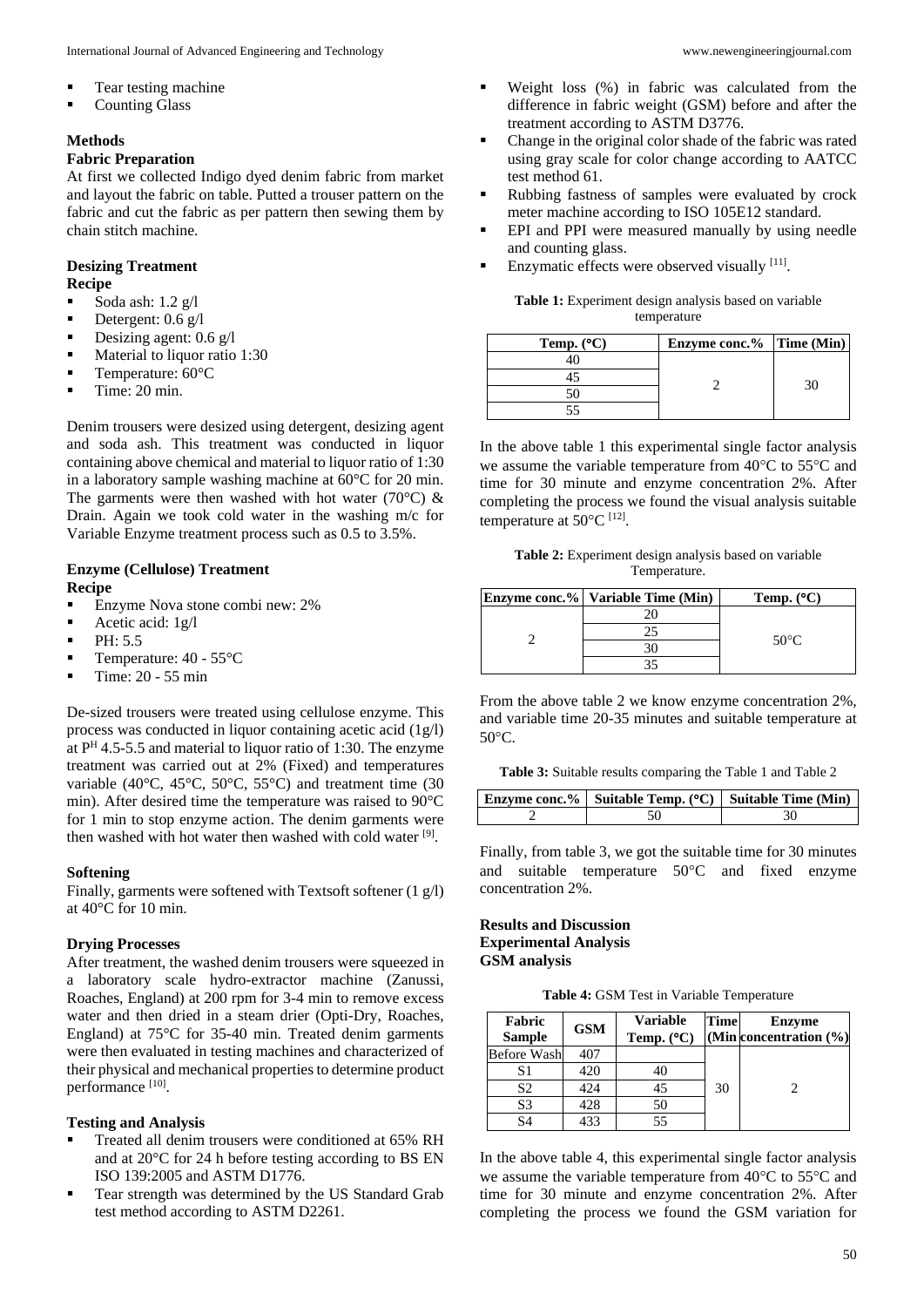variable temperature. It is observed that GSM is increased

# **Table 5:** GSM Test in Variable Time

with the increment of temperature [13].

| <b>Fabric Sample</b> | <b>GSM</b> | <b>Variable Time (Min)</b> | Temp. $(^{\circ}C)$ | Enzyme concentration $(\% )$ |
|----------------------|------------|----------------------------|---------------------|------------------------------|
| Before Wash          | 407        |                            |                     |                              |
| D.                   | 423        | 20                         |                     |                              |
| ◡                    | 427        |                            | 50                  |                              |
| <b>D</b> -           | 430        | 30                         |                     |                              |
|                      | 436        |                            |                     |                              |

In the above table 5, this experimental single factor analysis we assume the variable time from 20min to 35min and temperature for 50°C and fixed enzyme concentration 2%. After completing the process we found the GSM variation for variable time. It is observed that GSM is also increased with the increment of time [14] .

## **Wet rubbing test**

| <b>Fabric Sample</b> | Rating | Variable Temp. $(^{\circ}C)$ | Time (Min) | Enzyme concentration $(\% )$ |
|----------------------|--------|------------------------------|------------|------------------------------|
| Before Wash          |        |                              |            |                              |
|                      |        |                              |            |                              |
| ∠د                   |        |                              | 30         |                              |
|                      |        |                              |            |                              |
|                      |        |                              |            |                              |

**Table 6:** Wet rubbing test in Variable Temperature

In the above table 6, this experimental single factor analysis we assume the variable temperature from  $40^{\circ}$ C to  $55^{\circ}$ C and time for 30 minute and enzyme concentration 2%. After completing the process we found the Wet Rubbing remained same for variable temperature [15].

| Table 7: Wet rubbing test in Variable Time |  |
|--------------------------------------------|--|
|--------------------------------------------|--|

| <b>Fabric Sample</b> | <b>Rating</b> | Variable Time (Min)      | Temp. $(^{\circ}C)$ | Enzyme concentration $(\% )$ |
|----------------------|---------------|--------------------------|---------------------|------------------------------|
| Before Wash          |               |                          |                     |                              |
|                      |               |                          |                     |                              |
|                      |               |                          |                     |                              |
| ມມ                   |               | $\overline{\mathcal{D}}$ |                     |                              |
|                      |               |                          |                     |                              |

In the above table 7, this experimental single factor analysis we assume the variable time from 20min to 35min and temperature for 50°C and fixed enzyme concentration 2%. After completing the process we found the Wet Rubbing is also remained same for variable time [16].

# *Dry rubbing test*

| <b>Table 8:</b> Dry rubbing test in Variable Temperature |  |
|----------------------------------------------------------|--|
|----------------------------------------------------------|--|

| <b>Fabric Sample</b> | Rating | Variable Temp. $(^{\circ}C)$ | Time (Min) | Enzyme concentration $(\% )$ |
|----------------------|--------|------------------------------|------------|------------------------------|
| Before Wash          |        |                              |            |                              |
|                      |        | 40                           |            |                              |
|                      |        |                              | 30         |                              |
|                      |        |                              |            |                              |
|                      |        | ັ                            |            |                              |

In the above table 8, this experimental single factor analysis we assume the variable temperature from  $40^{\circ}$ C to  $55^{\circ}$ C and time for 30 minute and enzyme concentration 2%. After completing the process we found the Dry Rubbing remained same for variable temperature.

| <b>Fabric Sample</b> | Rating | Variable Tem. $(^{\circ}C)$ | Tim (Min) | Enzyme concentration $(\% )$ |
|----------------------|--------|-----------------------------|-----------|------------------------------|
| Before Wash          |        |                             |           |                              |
|                      |        |                             |           |                              |
|                      |        |                             | 50        |                              |
|                      |        | 30                          |           |                              |
|                      |        |                             |           |                              |

**Table 9:** Dry rubbing test in Variable Time

In the above table 9, this experimental single factor analysis we assume the variable time from 20min to 35min and temperature for 50°C and fixed enzyme concentration

2%.After completing the process we found the Dry Rubbing remained same for variable time.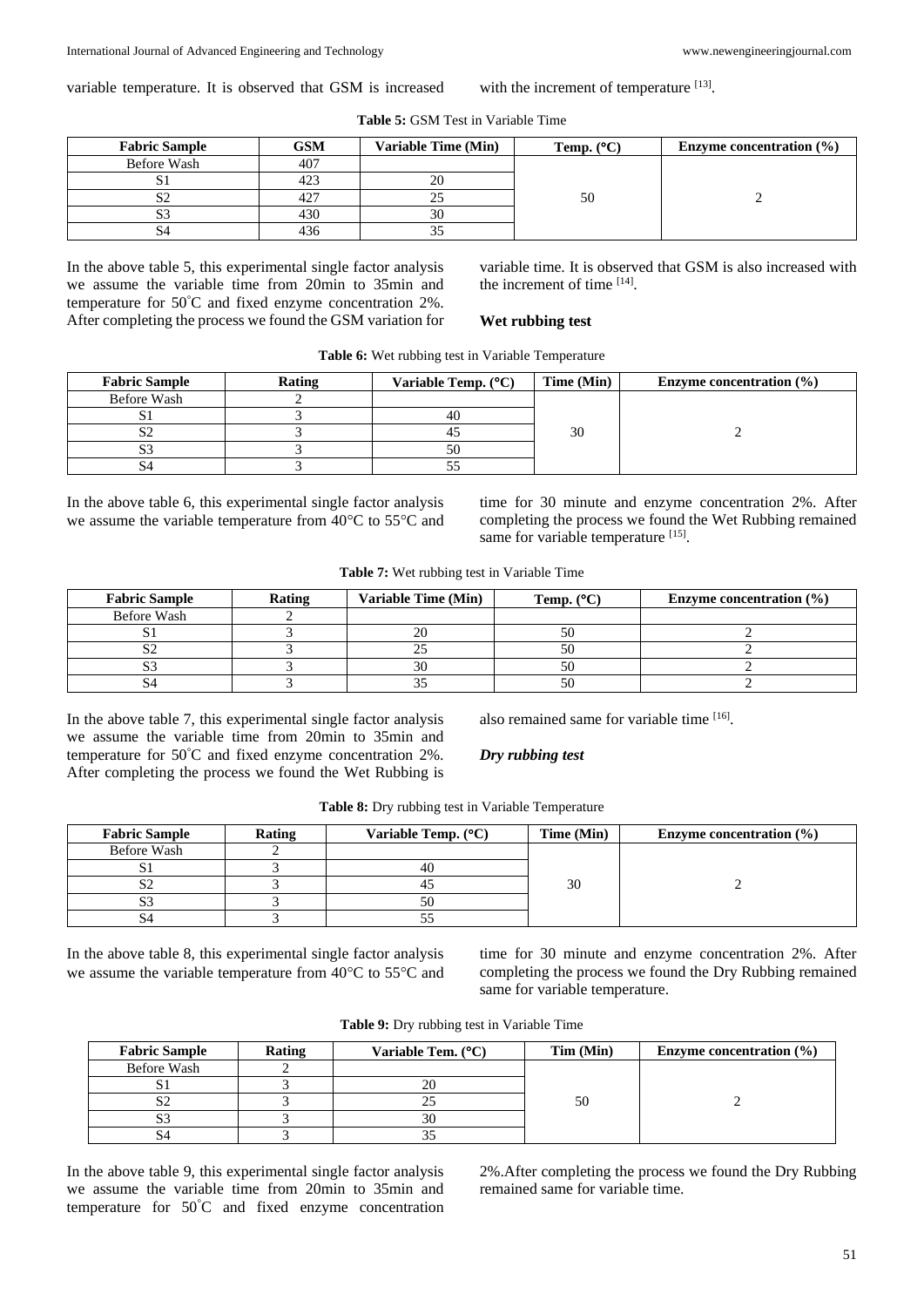| <b>Fabric Sample</b> | Percentage $(\% )$ | Variable Temp. $(^{\circ}C)$ | Time min. | Enzyme concentration $(\% )$ |
|----------------------|--------------------|------------------------------|-----------|------------------------------|
| Before wash          | 5%                 |                              |           |                              |
|                      | 6%                 |                              |           |                              |
|                      | 7%                 |                              | 30        |                              |
|                      | 7%                 |                              |           |                              |
|                      | 8%                 |                              |           |                              |

**Table 10:** Shrinkage test in Variable Temperature

In the above table 10, this experimental single factor analysis we assume the variable temperature from  $40^{\circ}$ C to  $55^{\circ}$ C and time for 30 minute and enzyme concentration 2%. After completing the process we found the Shrinkage (%) variation for variable temperature. It is observed that Shrinkage (%) is increased with the increment of temperature [17].

| Table 11: Shrinkage test in variable time |
|-------------------------------------------|
|-------------------------------------------|

|             | <b>Fabric Sample Percentage (%)</b> | Variable Temp. $(^{\circ}C)$ | Time min. | Enzyme concentration $(\% )$ |
|-------------|-------------------------------------|------------------------------|-----------|------------------------------|
| Before wash | 5%                                  |                              |           |                              |
| SΙ          | 6%                                  |                              |           |                              |
| S2          | 7%                                  |                              | 50        |                              |
| S3          | 7%                                  |                              |           |                              |
| S4          | 7%                                  |                              |           |                              |

In the above table 11, this experimental single factor analysis we assume the variable time from 20min to 35min and temperature for 50°C and fixed enzyme concentration 2%. After completing the process we found the Shrinkage (%) variation for variable temperature. It is observed that Shrinkage (%) is increased with the increment of time.

#### **Tear strength test**

| <b>Fabric Sample</b> | <b>Strength</b>     | Variable Temperature (°C) | Time min. | Enzyme concentration $(\% )$ |
|----------------------|---------------------|---------------------------|-----------|------------------------------|
| Before wash          | Warp wise= $2221kg$ |                           |           |                              |
|                      | Weft wise=1753kg    |                           |           |                              |
| S1                   | Warp wise=1920kg    | 40                        |           |                              |
|                      | Weft wise=1728kg    |                           | 30        |                              |
| S <sub>2</sub>       | Warp wise=1903kg    | 45                        |           |                              |
|                      | Weft wise= $1684kg$ |                           |           |                              |
| S <sub>3</sub>       | Warp wise=1856kg    | 50                        |           |                              |
|                      | Weft wise= $1656kg$ |                           |           |                              |
| S <sub>4</sub>       | Warp wise=1700kg    | 55                        |           |                              |
|                      | Weft wise= $1603kg$ |                           |           |                              |

**Table 12:** Tear strength test in variable temperature

In the above table 12, this experimental single factor analysis we assume the variable temperature from  $40^{\circ}$ C to  $55^{\circ}$ C and time for 30 minute and enzyme concentration 2%. After completing the process we found the Tear Strength variation for variable temperature. It is observed that Tear Strength is increased with the increment of temperature [18].

**Table 13:** Tear strength test in variable time

| <b>Fabric Sample</b> | Variable Temperature (°C) Time min.<br><b>Strength</b> |    |    | Enzyme concentration $(\% )$ |
|----------------------|--------------------------------------------------------|----|----|------------------------------|
| Before Wash          | Warp wise= $2221$ kg Weft wise= $1753$ kg              |    |    |                              |
|                      | Warp wise= $1920kg$ Weft wise= $1728kg$                |    |    |                              |
| S <sub>2</sub>       | Warp wise= $1903kg$ Weft wise= $1684kg$                |    | 50 |                              |
| S3                   | Warp wise= $1856kg$ Weft wise= $1656kg$                | 30 |    |                              |
| S4                   | Warp wise= $1700kg$ Weft wise= $1603kg$                |    |    |                              |

In the above table 13, from this experimental single factor analysis we assume the variable time from 20min to 35min and temperature for 50°C and fixed enzyme concentration 2%. After completing the process we found the Tear Strength variation for variable temperature. It is observed that Tear Strength is increased with the increment of time.

#### *Temperature of cellulose enzyme treatment*

The effect of cellulose in denim garment washing under the influence of 40, 45, 50°C for 30-40 min was investigated. The effect of temperature on loss in tensile strength, color fading, fabric weight, is shown in Table (Taguchi Analysis: Tensile strength warp, weft, GSM, color rating). Temperature of washing treatment specifically between 55 and 65°C decrease the color shade remarkable what we had done in Single Factor Experiment Design; higher temperature, i.e. 70°C does not cause further decrease in color shade, because the action of enzyme decreased at higher temperature.

The effect of temperature on surface roughness is clear particularly when enzyme wash was performed at 55°C–60°C. It is selected that 40-45°C washing temperature is optimum for denim washing with cellulose enzyme [19].

### **Time of cellulose enzyme treatment**

The effect of time on denim fabric properties is shown in Table (Taguchi Analysis: Tensile strength warp, weft, GSM, color rating). It effects on fabric strength, color fading, softness, shrinkage and GSM. So considering strength, softness, shrinkage, it is selected that 30-35 min washing time is optimum for denim washing with cellulose enzyme.